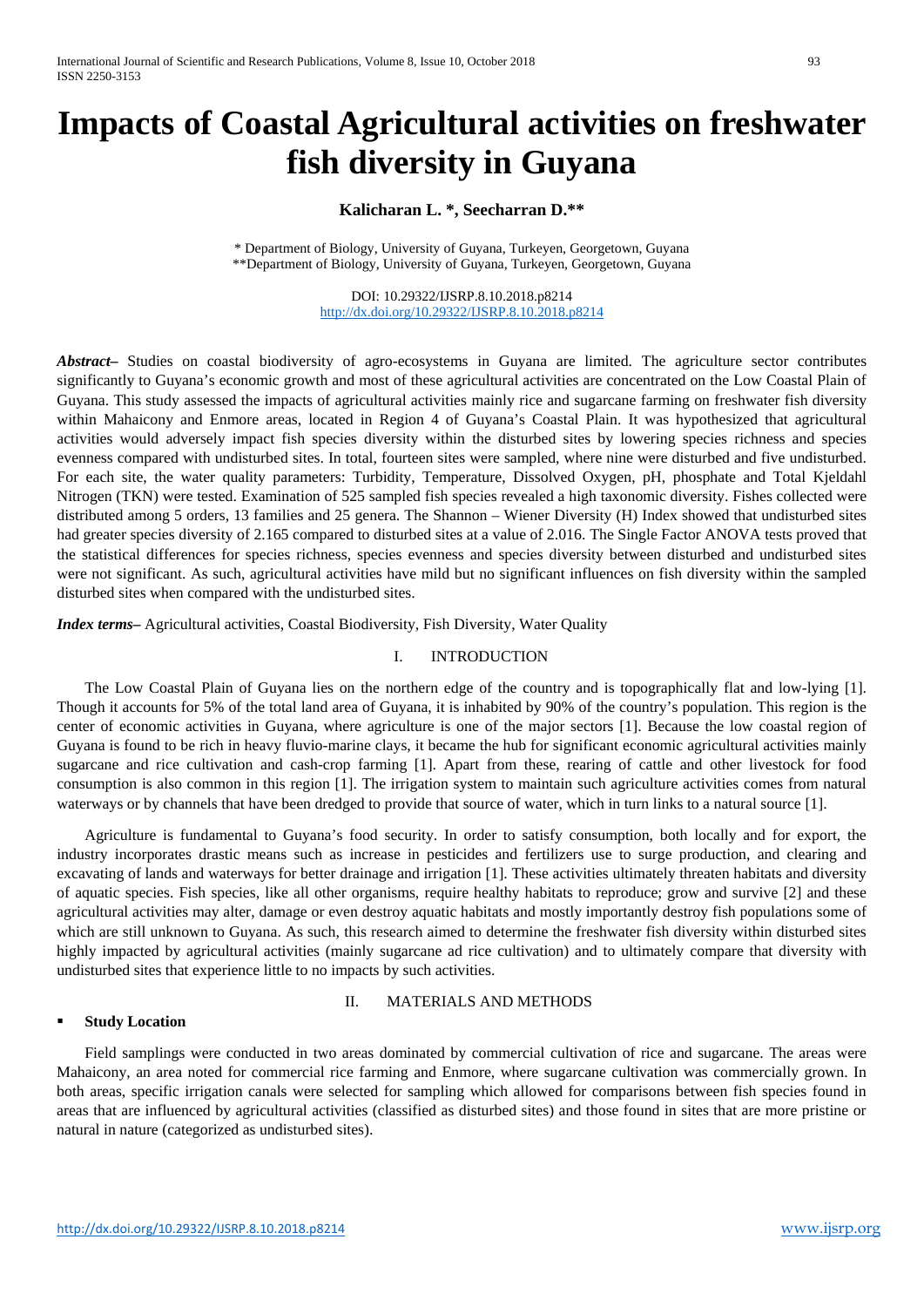#### **Water Quality Assessments**

Water quality samplings were conducted at each site prior to the collection of fish species. Turbidity was measured using a Secchi disk to determine penetration of light of the water for each site. This was done at three different sections of each site: outer, middle and inner regions, providing that each region was accessible and the average depth was recorded in cm. Temperature readings were taken using a standard mercury thermometer submerged in the water body of each sampling site. Readings were taken at the outer, middle and inner sections of the sampling sites, providing that all were accessible. This procedure allowed for the comparisons of all three regions of each site where the average values were recorded.

Dissolved Oxygen (DO), pH, phosphates and TKN were analysed by an external laboratory, GUYSUCO INC. in Guyana. 300 millilitres (ml) of water samples were collected from the center region of each sampling site, labelled and placed into an icebox, which allowed for its integrity to be maintained. Subsequently, all the water samples were submitted to laboratory for analyses.

#### **Fish Sampling**

Field sampling of fish diversity was done using drag seines. The use of drag seines allowed for complete sampling of each site which meant that every time a new species was caught in a drag, an additional of three drags were added to the total number of drags. This technique allowed for a more precise representation of the fish species in each sampling area since it increased the probabilities of exhausting all the species within that habitat. Species were collected from the drag seines and placed in a container with water for further processing. Where necessary, clove oil was utilised to euthanize live species.

#### **Preparation, Storage and Identification of Fish Species**

Fish species collected for each site were transferred to an appropriately labelled container with 10% of formaldehyde that allowed for the specimens to be fixed and kept in streamlined positions. Subsequently, all samples were placed in labelled storage containers and 70% alcohol was added to each for preservation. All samples were kept under clean, dry and cool conditions in order for proper storage and preservation to be maintained. Identification was done by expert help and available publications. Verification of species was done at the Center of Study of Biodiversity (CSBD) at the University of Guyana where identified specimens was compared with the museum's collection. Also, species names were validated using FishBase.org.

# III. RESULTS & DISCUSSION

#### **A. Water Quality**

| <b>Water Quality Parameter</b> | <b>Mean Value</b>      |                          |
|--------------------------------|------------------------|--------------------------|
|                                | <b>Disturbed sites</b> | <b>Undisturbed sites</b> |
| Turbidity (inches)             | $8.67 \pm 4.69$        | $7 + 5$                  |
| Temperature $(^{\circ}C)$      | $30.44 \pm 1.13$       | $29.40 \pm 0.55$         |
| Dissolved oxygen (mg/L)        | $2.47 \pm 1.59$        | $1.97 \pm 1.29$          |
| pH                             | $6.08 \pm 0.77$        | $6.26 \pm 0.29$          |
| Phosphate $(mg/L)$             | $1.09 \pm 1.99$        | $0.23 \pm 0.17$          |
| TKN                            | $7.87 \pm 8.20$        | $4.06 \pm 0.40$          |

Table 1: Mean Values obtained for Water Quality Parameters tested at Disturbed and Undisturbed Sites

Turbidity described as a measure of light penetration is usually positively correlated with sediment erosion and in-stream production [3]. This study expected the waters for disturbed sites to be more turbid when compared with the undisturbed sites. As evident in Table 1, the data confirmed this expectation. The high turbidity for the disturbed sites can be attributed to high rates of sediment erosion [3] from the agricultural fields. However, there were no significant differences among the turbidity values obtained for both disturbed and undisturbed sites. This means that both sites had similar turbidity types.

Moreover, the concentration of dissolved oxygen in the water column measures aeration and photosynthetic activity [3]. For both disturbed and undisturbed sites there was no substantial difference between the mean values and standard deviation for this parameter (Table 1). We therefore suggest that aeration and photosynthetic activity for both sites are similar regardless of the varying impacts of agricultural activities.

pH measures the acidity or alkalinity of the water column. It was expected that the pH for the disturbed sites would be more acidic that undisturbed sites. This was projected for the disturbed sites since they were directly influenced by the run-off of fertilizers, pesticides and other agro-chemicals. However, the mean and SD values showed that there were no major differences between the pH of disturbed sites compared to undisturbed sites which was slightly acidic.